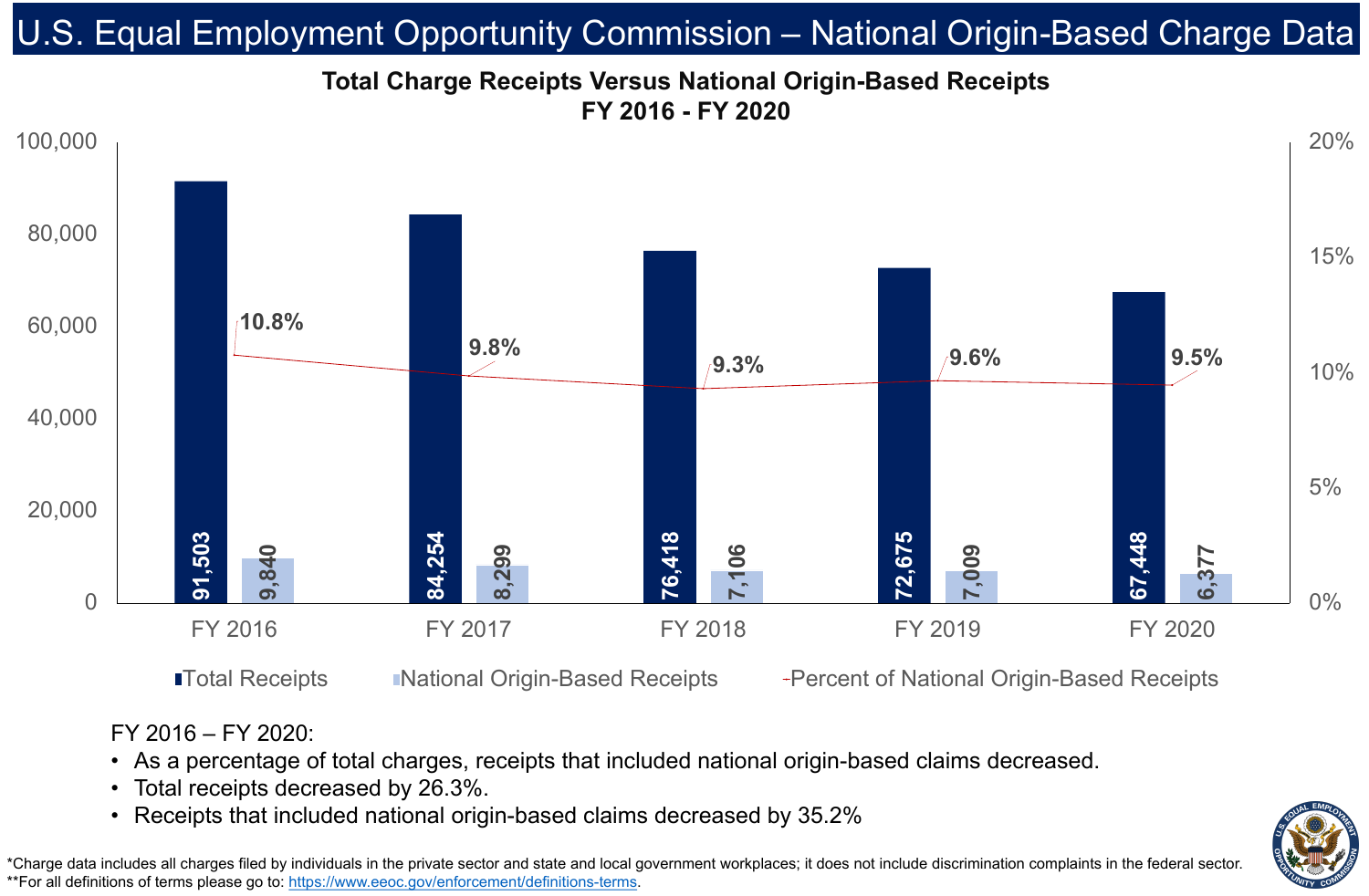FY 2016 – FY 2020:

### • As a percentage of total monetary benefits, monetary benefits for charges that included national origin-based claims



- decreased.
- 
- 

# **Total Monetary Benefits Versus National Origin-Based Monetary Benefits FY 2016 – FY 2020** U.S. Equal Employment Opportunity Commission – National Origin-Based Charge Data

\*Charge data includes all charges filed by individuals in the private sector and state and local government workplaces; it does not include discrimination complaints in the federal sector. \*\*For all definitions of terms please go to:<https://www.eeoc.gov/enforcement/definitions-terms>.

# • Total monetary benefits decreased by \$14.8 million, a change of 4.3%.<br>• Monetary benefits for charges that included national origin-based claims decreased by \$8.4 million, a change of 24.2%.

■Total Monetary Benefits Mational Origin-Based Monetary Benefits + Percent of National Origin-Based Monetary Benefits

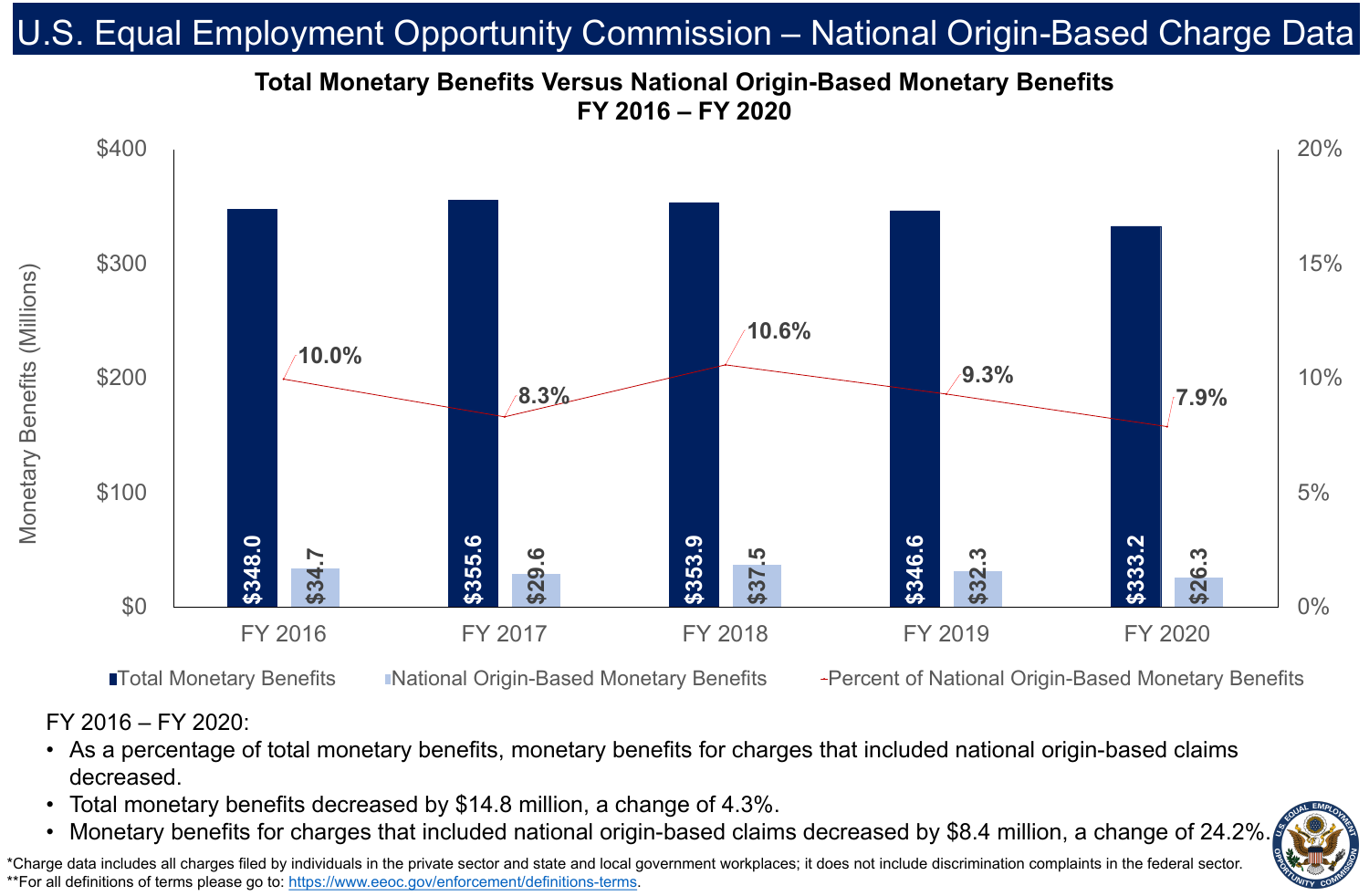

# **Total Resolutions Versus National Origin-Based Resolutions FY 2016 - FY 2020** U.S. Equal Employment Opportunity Commission – National Origin-Based Charge Data

\*Charge data includes all charges filed by individuals in the private sector and state and local government workplaces; it does not include discrimination complaints in the federal sector. \*\*Resolutions - All charges closed in the administrative process, comprised of charges with no cause findings, administrative closures, and merit resolutions. \*\*\*For all definitions of terms please go to:<https://www.eeoc.gov/enforcement/definitions-terms>.

### ■Total Resolutions Mational Origin-Based Resolutions + Percent of National Origin-Based Resolutions

### FY 2016 – FY 2020:

# • As a percentage of total resolutions, resolutions of charges that included national origin-based claims decreased. • Resolutions of charges that included national origin-based claims decreased by 36.1%.



- 
- Total resolutions decreased by 27.3%.
-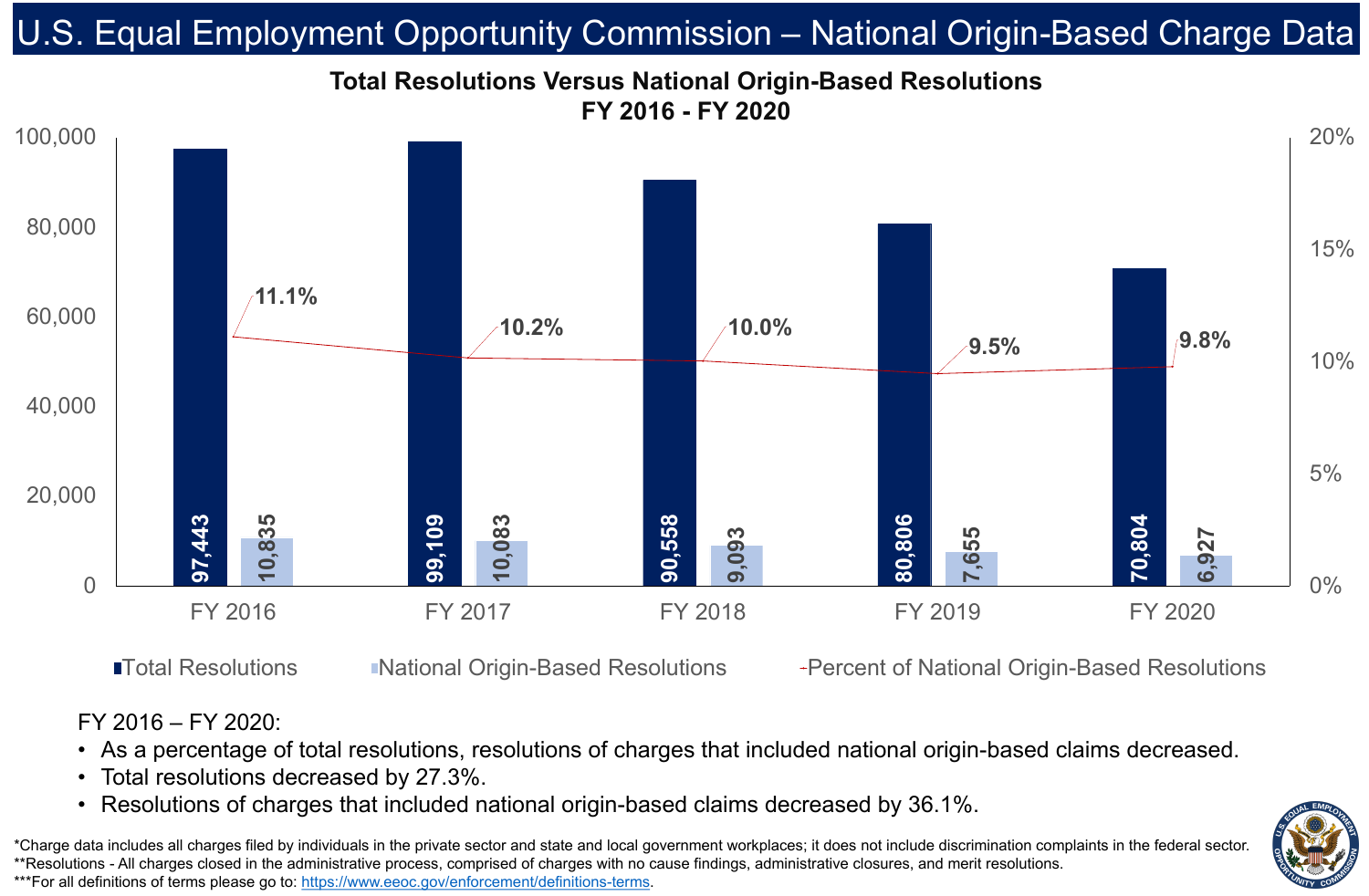## **Resolutions - National Origin-Based FY 2016 - FY 2020** U.S. Equal Employment Opportunity Commission – National Origin-Based Charge Data



### $\blacksquare$  No Reasonable Cause  $\blacksquare$  Administrative Closures  $\blacksquare$  Merit Resolutions



- 
- 
- 
- 

Resolutions - All charges closed in the administrative process, comprised of charges with no cause findings, administrative closures, and merit resolutions. No Reasonable Cause – EEOC's determination not to proceed further with its investigation. This determination does not certify that the respondent is in compliance with the statutes EEOC enforces. In issuing this determination, the EEOC makes no decision about the merits of claims alleged in the charge or of any other issues that could be construed as having been raised by the charge. The charging party may exercise the right to bring a private court action. • Administrative Closures - Charge closed for administrative reasons without a determination based on the merits, which include: lack of jurisdiction due to untimeliness, insufficient number of employees, or lack of employment relationship; charging party requests withdrawal without receiving benefits; or charging party requests the notice of right to sue. Merit Resolutions - Charge resolved with an outcome favorable to charging party or charge with meritorious allegations. These are comprised of negotiated settlements, withdrawals with benefits, successful conciliations, and unsuccessful conciliations.

\*Charge data includes all charges filed by individuals in the private sector and state and local government workplaces; it does not include discrimination complaints in the federal sector. \*\*For all definitions of terms please go to:<https://www.eeoc.gov/enforcement/definitions-terms>.